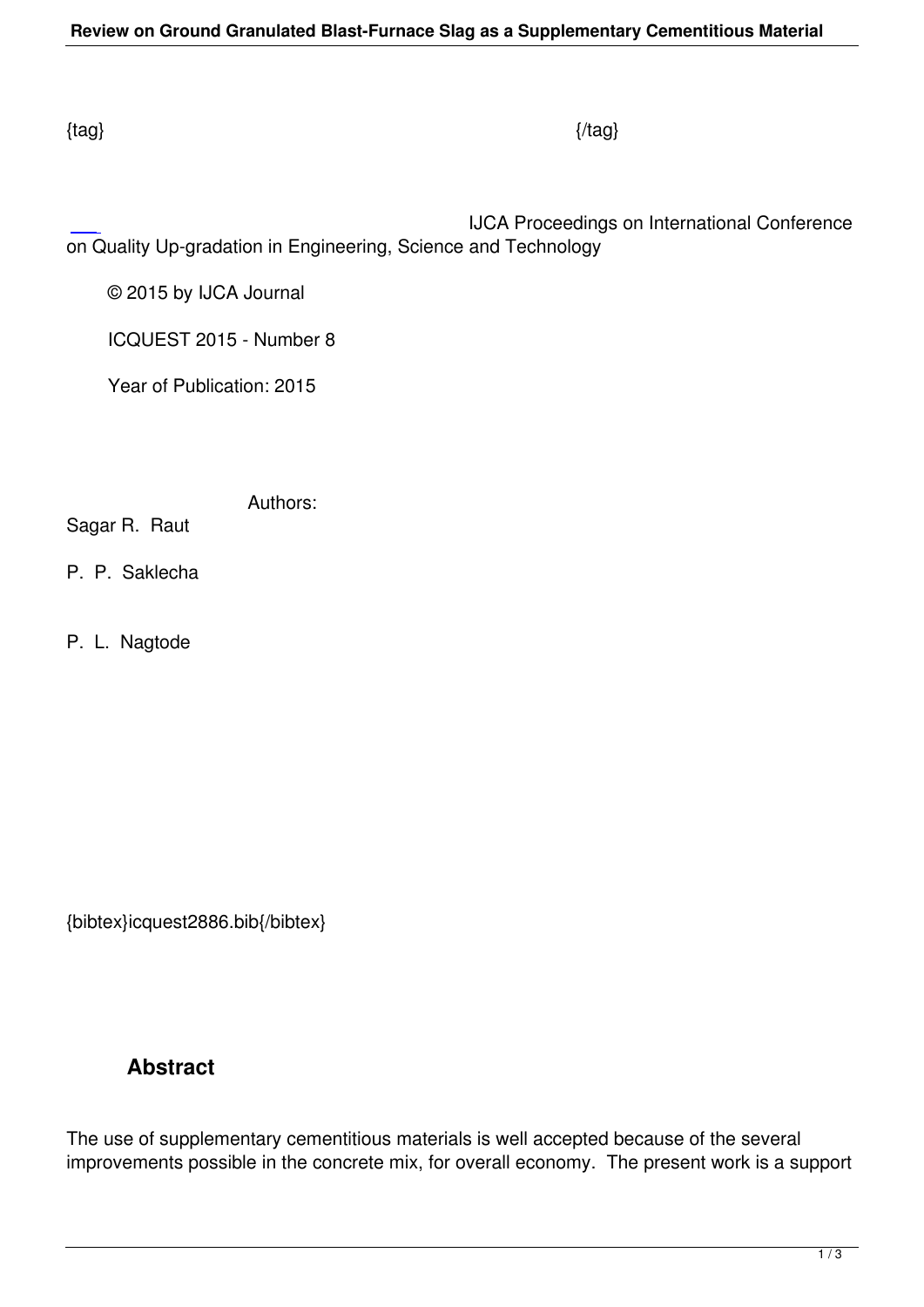to use the waste product from steel industry is helpful in cement which also helps to reduce the carbon footprint. In recent years Blast Furnace Slag when replaced with cement has emerged as a major alternative to conventional concrete and has rapidly gain the concrete industry&apos: attention due to its cement savings, energy savings, cost savings, socio-economic and environmental benefits. The present study reports the results of an experimental study, conducted to evaluate the strengths and strength efficiency factors of hardened concrete, by partially replacing the cement by various percentages of ground granulated blast furnace slag. The optimum GGBS replacement as cementitious material is characterized by high compressive strength, low heat of hydration, resistance to chemical attack, better workability, good durability and cost-effective. In this work we are going to study the effects of GGBS on the compressive strength of the cements concrete by replacing cement with GGBS by 10%, 15%, 20%, and 40%. This project work also includes the benefits of using GGBS and its effects on the cement and concrete properties and its durability, and its sustainability.

## **Refer**

## **ences**

ASTM C 989-940, Standard specification for ground granulated blast furnace slag for use in concrete and mortars.

Higgins, D. (2007). Briefing: GGBS and Sustainability. Proceedings of the Institution of Civil Engineers Construction Materials 160 August 2007 Issue CM3, pp 99-101.

ACI Committee 233R (1995). Ground Granulated Blast-Furnace Slag as a Cementitious Constituent in Concrete. American Concrete Institute, Farmington Hills, Mich.

Thanongsak, N., Watcharapong, W., and Chaipanich. A., (2009), " Utilization of fly ash with silica fume and properties of Portland cement–fly ash–silica fume concrete". Fuel, Volume 89, Issue 3, March 2010, Pages 768-774.

 - Abdullah A. Almusallam, HamoudBeshr, Mohammed Maslehuddin, Omar S. B. Al-Amoudi,, &quot: Effect of silica fume on the mechanical properties of low quality coarse aggregate concrete", Cement & Concrete Composites 26 (2004) 891–900

Chen, E. Y. (2006). Application of GGBS in China. Second Global Slag Conference and Exhibition, 20-22 November 2006, Bangkok, Thailand.

K. SuvarnaLatha, et al. (2012), Estimation of GGBS and HVFA Strength Efficiencies in Concrete with Age, International Journal of Engineering and Advanced Technology (IJEAT) ISSN: 2249 – 8958, Volume-2, Issue-2, December 2012

Use of GGBS Concrete Mixes for Aggressive Infrastructural applications, UCD School of Architecture, Landscape and Civil Engineering Dublin. Project Code IP/2008/0540

K. Ganesh Babu and V. Sree Rama Kuma, Efficiency of GGBS in concrete, Ocean Engineering Centre, Indian Institute of Technology, Chennai 600036,India Received 28 May 1999; accepted 30 March 2000.

 - VuteSirivivatnanon CSIRO(2003), C. T. Tam National University of Singapore and D. W. S. Ho National University of Singapore (2003).

Computer Science **Applied Sciences Applied Sciences** 

**Index Terms**